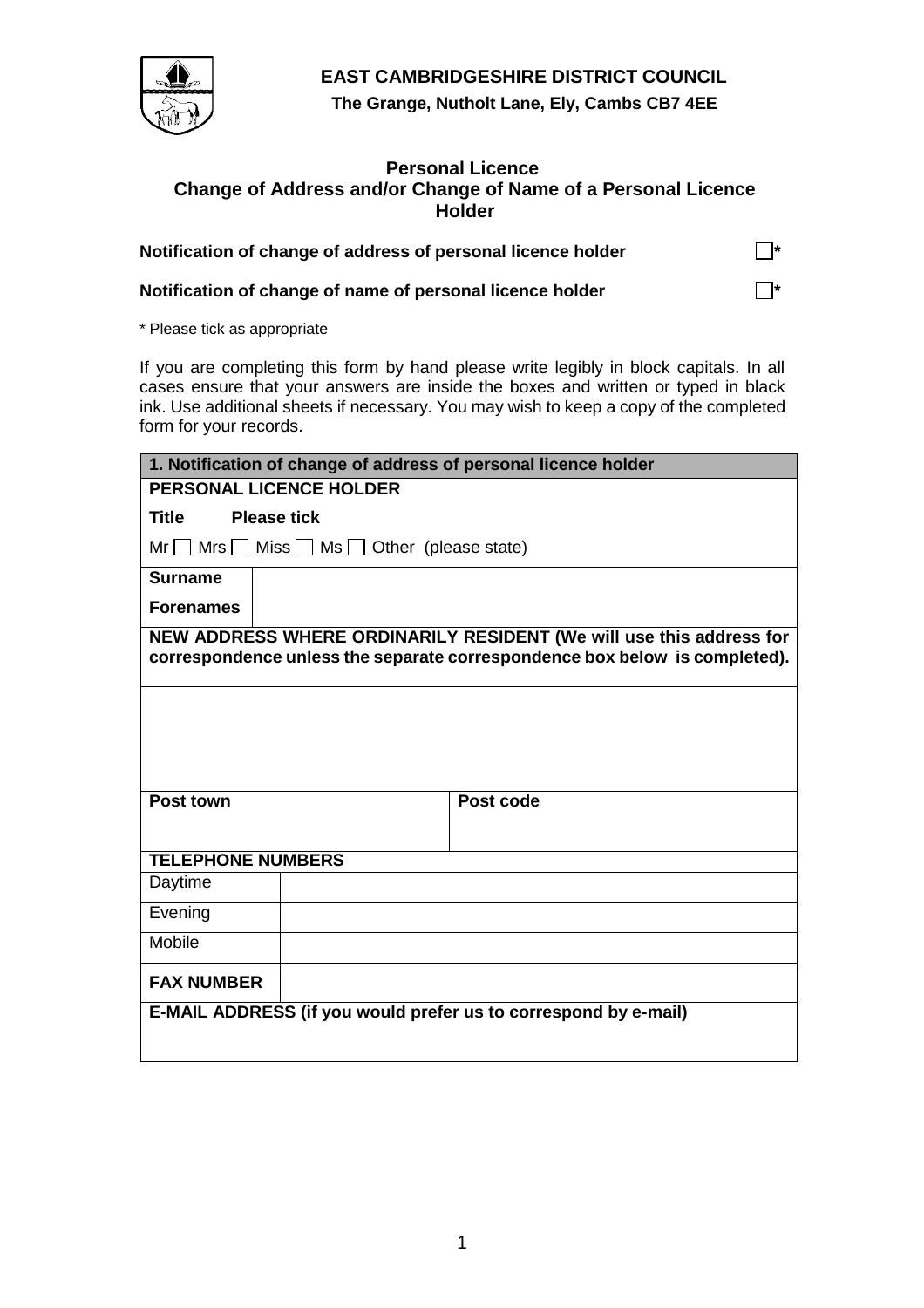| <b>PREVIOUS ADDRESS</b> |           |
|-------------------------|-----------|
|                         |           |
|                         |           |
|                         |           |
|                         |           |
| Post town               | Post code |
|                         |           |

| Address for correspondence associated with this application (if different to<br>the address above) |  |           |  |
|----------------------------------------------------------------------------------------------------|--|-----------|--|
| <b>Post town</b>                                                                                   |  | Post code |  |
| <b>TELEPHONE NUMBERS</b>                                                                           |  |           |  |
| Daytime                                                                                            |  |           |  |
| Evening                                                                                            |  |           |  |
| Mobile                                                                                             |  |           |  |
| E-MAIL ADDRESS (if you would prefer us to correspond with you by e-mail)                           |  |           |  |

| 2. Notification of change of name of personal licence holder |  |  |  |  |
|--------------------------------------------------------------|--|--|--|--|
| <b>PERSONAL LICENCE HOLDER</b>                               |  |  |  |  |
| New Title Please tick                                        |  |  |  |  |
| $Mr \tMrs \tMiss \tMss \tMss$ Other (please state)           |  |  |  |  |
| <b>New Surname</b>                                           |  |  |  |  |
| <b>New Forename(s)</b>                                       |  |  |  |  |
| <b>Previous Title Please tick</b>                            |  |  |  |  |
| $Mr \tMrs$ Miss $\Box$ Ms $\Box$ Other (please state)        |  |  |  |  |
| <b>Previous Surname</b>                                      |  |  |  |  |
| <b>Previous Forename(s)</b>                                  |  |  |  |  |